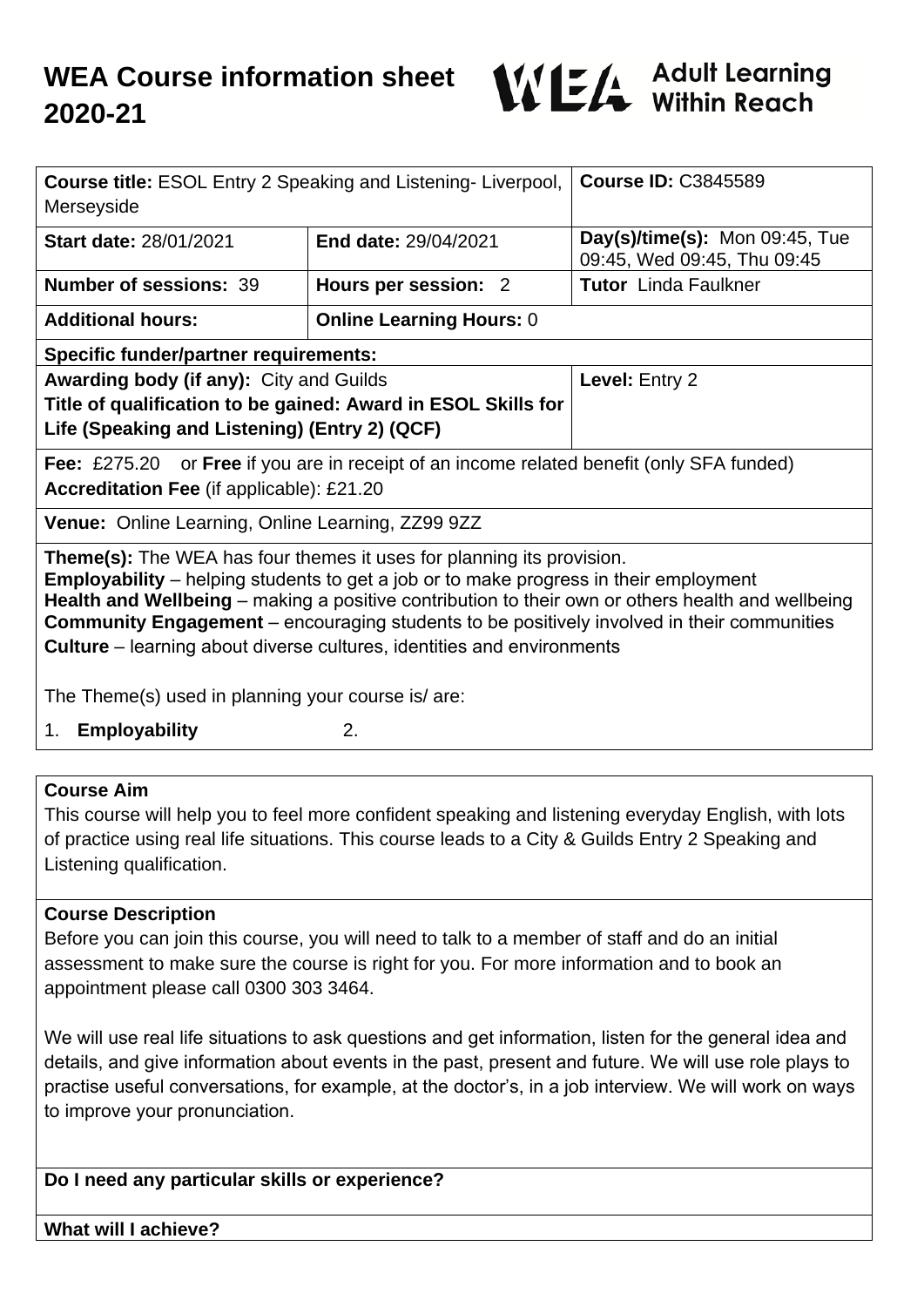### **By the end of the course I will be able to:**

- 1. Identify the main points in a short conversation or explanation.
- 2. Answer questions about who, what, when, where why, and how.
- 3. Talk about myself in the past, say what I am doing now, and what I want to do in the future.
- 4. Ask questions to get information in a range of everyday situations.
- 5. Identify what other people think and feel in a simple discussion.

# **What teaching methods will be used and will there be work outside of the class?**

- The WEA's digital learning platform, Canvas will be used to provide resources or to support lessons, enable assessment, provide learner feedback and for other activities for individuals away from the course. If you want to understand more about our digital learning platform please visit: http://bit.ly/WEAonline

- The WEA tutor will use a range of different teaching and learning methods and encourage you and the group to be actively involved in your learning

- You will do lots of different activities with examples from real life situations
- Your tutor will give you homework
- The tutor will give you lots of practice to prepare for your exam.

# **What kind of feedback can I expect from the tutor?**

- You will be able to keep a record of your progress and achievement using photos, audio, text or documents uploaded into the WEA's digital learning platform, WEA Canvas.

- Your tutor will provide written, text and audio feedback recorded in WEA Canvas, WEA's digital learning platform.

- A range of informal activities will be used by the tutor to see what you are learning which may include quizzes, question and answer, small projects and discussion

- • Your tutor will help you to set targets for your learning.
- Your tutor will give you regular friendly feedback about your progress.
- There is an exam at the end of this course.

## **What else do I need to know? Is there anything I need to bring?**

- What you need: You will need an internet connection, speakers, a microphone and a webcam so that you can use our video learning platform, Zoom. If you'd like to understand more Zoom please visit: http://bit.ly/ZoomSpec

- You will need a personal email address to join the WEA's digital learning platform, Canvas so that you can receive resources, record your progress and achievement and to work with others and share ideas. If you want to understand more about our digital learning platform please visit: http://bit.ly/WEAonline

- Official document(s) showing your name, address, date of birth

Certificates for English / English for Speakers of Other Languages (ESOL) qualifications you have.

## **Pre-course work, reading and information sources**

- You will have access to course resources and links to wider learning through the WEA's digital learning platform, Canvas: http://bit.ly/WEAonline

- It is useful if you are already trying to use your English, e.g. talking to neighbours, reading signs, writing short notes or letters, and watching TV in English (maybe with subtitles).